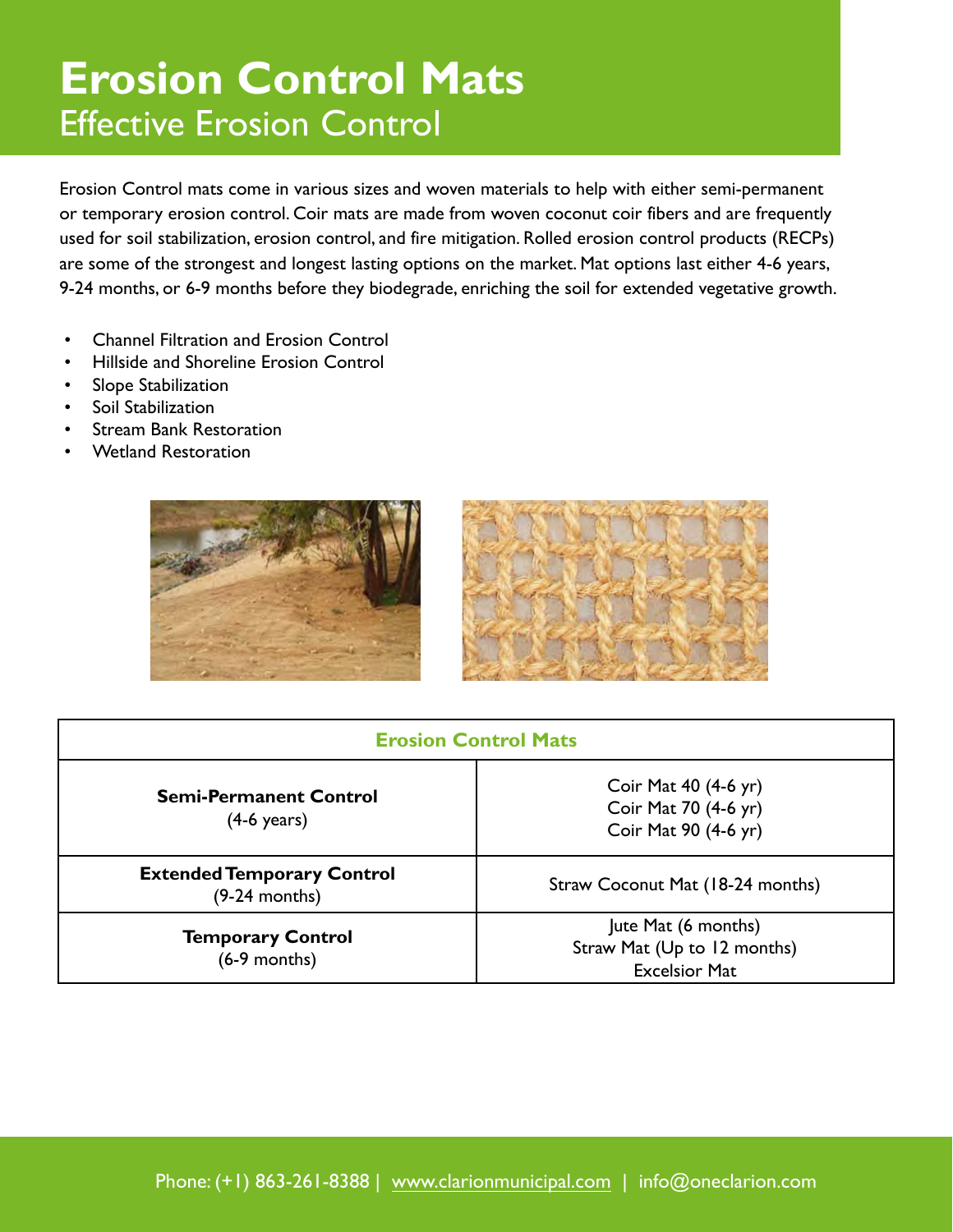### **Coir Mats**  Effective Erosion Control

The semi-permanent coir mats typically provide erosion control for approximately **4 to 6 years,**  depending on your area conditions. Coir mats are made with open weaves to allow for reseeding and vegetation both before and after installation. Offering a higher strength design, erosion control mats can accommodate areas with steep slopes and increased water flow.

| <b>Semi-Permanent Coir Mat Typical Specifications</b> |                                                    |                                                                  |                                                                         |  |  |  |
|-------------------------------------------------------|----------------------------------------------------|------------------------------------------------------------------|-------------------------------------------------------------------------|--|--|--|
| Mat Type                                              | Coir Mat 40                                        | Coir Mat 70                                                      | Coir Mat 90                                                             |  |  |  |
| Open Area                                             | 65%                                                | 50%                                                              | 39%                                                                     |  |  |  |
| Weight                                                | $11.8$ oz/yds <sup>2</sup><br>400 $g/m^2$          | $20.6$ oz/yds <sup>2</sup><br>700 $g/m^3$                        | $26.5$ oz/yds <sup>2</sup><br>900 $g/m^2$                               |  |  |  |
| <b>Sizes</b>                                          | 6.56 ft $\times$ 165 ft<br>13.1 ft $\times$ 165 ft | 6.56 ft $x$ 165 ft<br>13.1 ft $\times$ 83 ft<br>13.1 ft x 165 ft | 6.56 ft $x$ 165 ft<br>13.1 ft $\times$ 83 ft<br>13.1 ft $\times$ 165 ft |  |  |  |
| <b>Recommended Slope</b>                              | less than 1:1                                      | 1:1 or greater                                                   | 1:1 or greater                                                          |  |  |  |
| <b>Recommended Flow</b>                               | up to $8$ fps                                      | up to $12$ fps                                                   | up to $16$ fps                                                          |  |  |  |
| <b>Shear Stress</b>                                   | $3.2$ lbs/sq. ft<br>(153 N/sq. m)                  | 4.5 $\frac{1}{5}$ lbs/sq. ft<br>(215 N/sq. m)                    | 5 lbs/sq.ft<br>(239 N/sq. m)                                            |  |  |  |

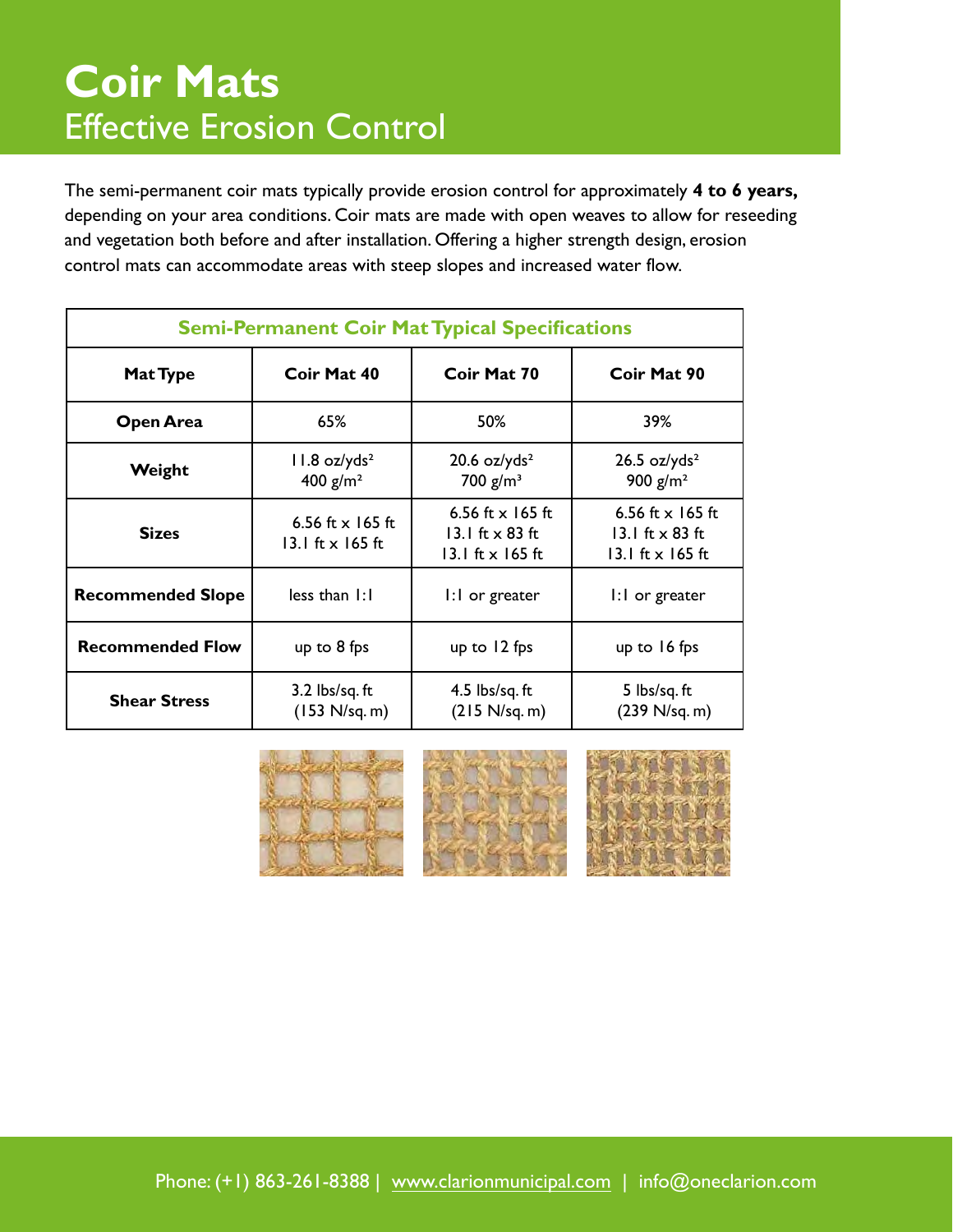# **Temporary Control Mats** Effective Erosion Control

#### **Temporary Control Mat Specifications**

The temporary control mats are designed for shorter term projects or vegetation needs. They are made with coir, straw, jute, and wood materials and are typically used in areas with low slopes and water flows.

| <b>Extended Temporary Control Mat (9-24 months)</b> |                                             |                                             |  |  |  |
|-----------------------------------------------------|---------------------------------------------|---------------------------------------------|--|--|--|
| Mat Type                                            | <b>Straw Coconut Mat 400</b>                | <b>Straw Coconut Mat 400B</b>               |  |  |  |
| <b>Material</b>                                     | 70% Straw<br>30% Coconut Fiber              | 70% Straw<br>30% Coconut Fiber              |  |  |  |
| <b>Netting</b>                                      | Photodegradable Polypropylene               | Biodegradable                               |  |  |  |
| <b>Mass per Unit Area</b>                           | 9.45 $oz/yd2$<br>320.4 $oz/m^2$             | $10.5$ oz/yd <sup>2</sup><br>356.0 $oz/m2$  |  |  |  |
| <b>Sizes</b>                                        | 7.5 ft $\times$ 120 ft<br>$8$ ft x 112.5 ft | 7.5 ft $\times$ 120 ft<br>$8$ ft x 112.5 ft |  |  |  |
| <b>Recommended Slope</b>                            | $2:1$ to $1:1$                              | $2:1$ to $1:1$                              |  |  |  |
| <b>Recommended Flow</b>                             | 8 fps $(2.4 \text{ m/s})$                   | 8 fps $(2.4 \text{ m/s})$                   |  |  |  |
| <b>Unvegetated</b><br><b>Shear Stress</b>           | 2.02 lbs/sq. ft.<br>(97 Pa)                 |                                             |  |  |  |

| <b>Temporary Control Mats (6-9 months)</b> |                                              |                                                                                           |                                                                                    |                                                             |  |
|--------------------------------------------|----------------------------------------------|-------------------------------------------------------------------------------------------|------------------------------------------------------------------------------------|-------------------------------------------------------------|--|
| <b>Mat Type</b>                            | <b>Jute Mat</b>                              | <b>Straw Mat</b><br>(Single Net)                                                          | <b>Straw Mat</b><br>(Double Net)                                                   | <b>Excelsior Mat</b>                                        |  |
| Weight                                     | $92$ lbs<br>500 $g/m^2$                      | 9 $oz/yd^2$<br>305.1 $g/m^2$                                                              | $8 \text{ oz./SY}$<br>$271$ g/sq. m                                                | $8.3$ oz/yd <sup>2</sup><br>$281$ g/m <sup>2</sup>          |  |
| <b>Sizes</b>                               | 4 ft. x225 ft.<br>$=100$ SY/roll             | 8 ft. x 112.5 ft.<br>16 ft. $\times$ 112.5 ft.<br>8 ft. x 562.5 ft.<br>16 ft. x 562.5 ft. | 8 ft. x 112.5 ft.<br>16 ft. x 112.5 ft.<br>8 ft. x 562.5 ft.<br>16 ft. x 562.5 ft. | $8 \text{ ft} \times 90 \text{ ft}$<br>4 ft $\times$ 180 ft |  |
| <b>Recommended Slope</b>                   | 3:1                                          | $3:1$ to $2:1$                                                                            | 3:1                                                                                | > 3:1                                                       |  |
| <b>Recommended Flow</b>                    | 6 fps $(1.8 \text{ m/s})$                    | 6 fps $(1.8 \text{ m/s})$                                                                 | 6 fps $(1.8 \text{ m/s})$                                                          | $< 6$ fps                                                   |  |
| <b>Recommended</b><br><b>Shear Stress</b>  | 0.45 lbs./sq./ft.<br>$(22 \text{ N/sq./m.})$ | 1.9 lbs/sq.ft.<br>(91 N/sq.m)                                                             | 1.8 lbs/sq.ft.<br>(86 N/sq.m)                                                      | $2.3$ lbs/sq. m<br>(110 N/sq.m)                             |  |